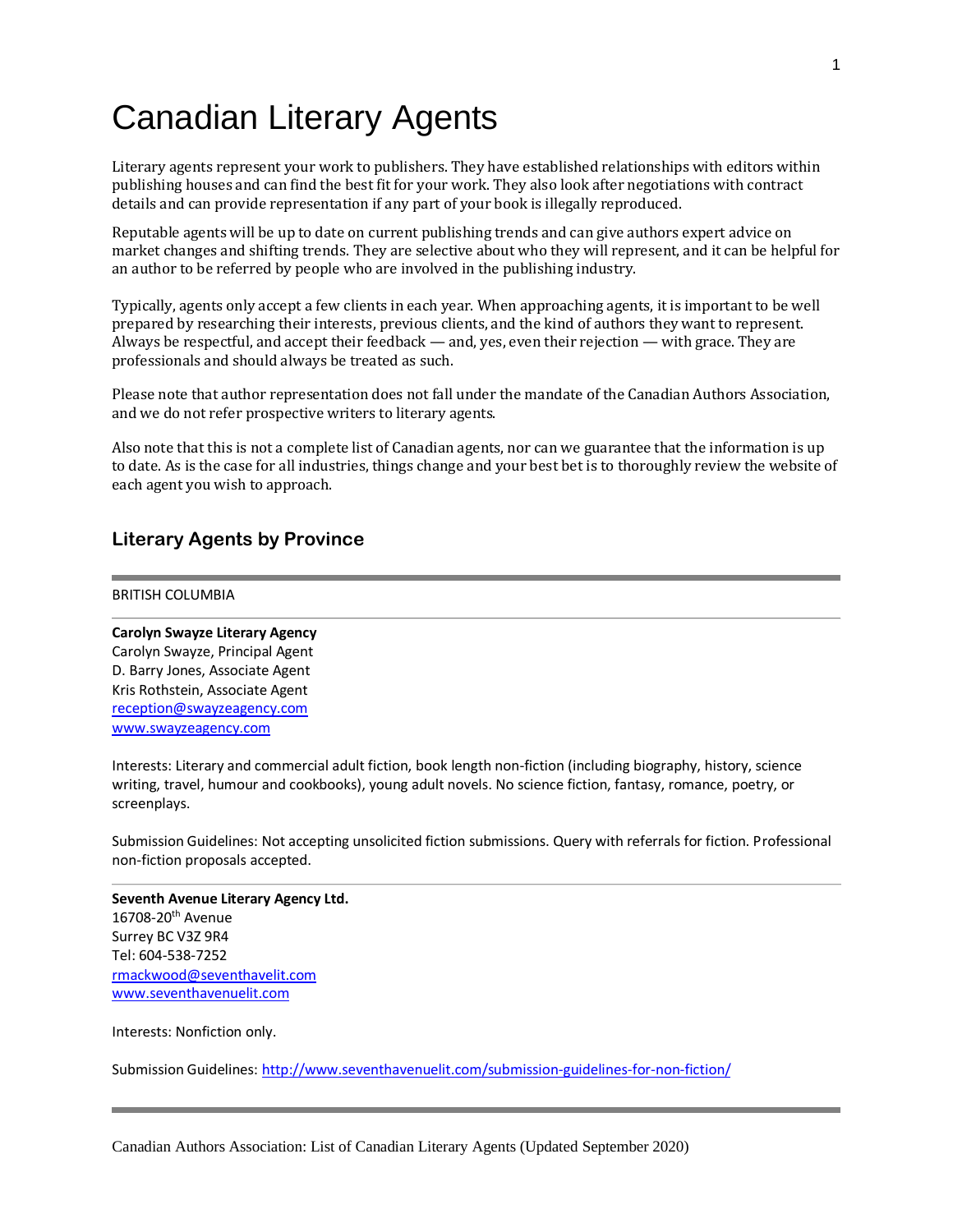#### ONTARIO

# **Acacia House Publishing Services Ltd.**

51 Chestnut Ave. Brantford ON N3T 4C3 Bill Hanna, Managing Director Kathy Olenski Associate Agent Tel: 519-752-0978 bhanna.acacia@rogers.com

Interests: Literary fiction (first novels, quality mysteries),commercial fiction; nonfiction (biographies, business, military, history, psychology, entertainment, memoirs, nature, spirituality belles letters).

Submission Guidelines: Submit query by email.

#### **CookeMcDermid Literary Management**

Dean Cooke, Proprietor and Literary Agent Sally Harding, Proprietor and Literary Agent Chris Bucci, Proprietor and Literary Agent Martha Webb, Proprietor and Literary Agent Anne McDermid, Literary Agent Suzanne Brandreth, Literary Agent Ron Eckel, Literary Agent Rachel Letofsky, Literary Agent Paige Sisley, Associate Literary Agent Tel: 647-788-4010 [admin@cookemcdermid.com](mailto:admin@cookemcdermid.com) [www.cookemcdermid.com](http://www.cookemcdermid.com/)

Interests: Literary and commercial fiction and nonfiction.

Submission Guidelines: Submissions should be made via the website's SUBMISSIONS tab. https://cookemcdermid.com/submissionsform

#### **Aurora Artists**

19 Wroxeter Avenue Toronto ON M4K 1J5 Janine S. Cheeseman, Principal Agent Tracy Essex-Simpson, Associate Agent Tel: 416-463-4634 Fax: 416-463-4889 [aurora.artists@sympatico.ca](mailto:aurora.artists@sympatico.ca) 

Interests: Film and TV.

Submission Guidelines: Submit query by email.

#### **Beverley Slopen Literary Agency**

131 Bloor Street West, Suite 711 Toronto ON M5S 1S3 Beverly Slopen, Principal Agent Tel: 416-964-9598 Fax: 416-921-7726

Canadian Authors Association: List of Canadian Literary Agents (Updated September 2020)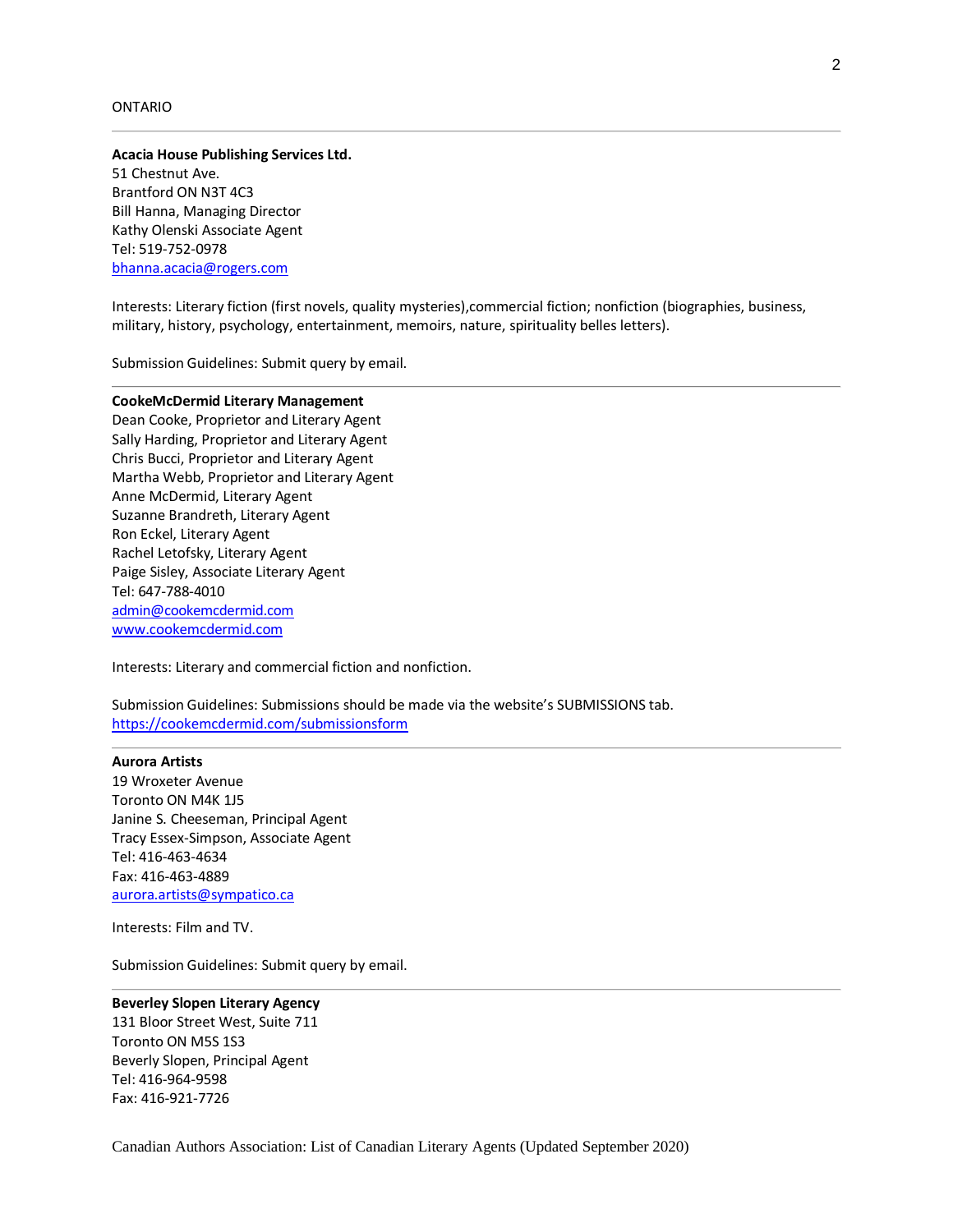## [beverley@slopenagency.ca](mailto:beverley@slopenagency.ca) [www.slopenagency.ca](http://www.slopenagency.ca/)

Interests: Fiction and nonfiction. Rarely handles illustrated or children's manuscripts or genre fiction (fantasy, horror, romance). No poetry.

Submission Guidelines: Doesn't take on many new authors. New clients are usually by referral or approached by the agency. To submit a work for consideration email a short query letter and a few sample pages. Submit only one work at a time. Does not accept hard copy submissions.

# **The Helen Heller Agency**  253 Eglinton Avenue West, Suite 202

Toronto ON M4R 1B1 Helen Heller Sarah Heller Barbara Berson Tel: 416-489-0396 [info@thehelenhelleragency.com](mailto:info@thehelenhelleragency.com)  www.thehelenhelleragency.com

Interests: Literary fiction, historical, domestic, and contemporary novels, kidlit, YA, narrative non-fiction. Specializes in establishing new authors. Does not represent screenplays, cookbooks or picture books.

Submission Guidelines: Email the agent you feel would be most suitable with a brief introduction of yourself and synopsis of your book. Samples can be included, but no more than three chapters. Submissions sent by post will not be returned.

## **i2i Art Inc.** 187 St. Johns Road Toronto ON M6P 1V3 Tel: 416-505-9522 [info@i2iart.com](mailto:info@i2iart.com)

[www.i2iart.com](http://www.i2iart.com/) 

Interests: Representation for illustrators working for the publishing industry.

Submission Guidelines: Submit query by email t[o submissions@i2iart.com.](mailto:submissions@i2iart.com)

#### **Kelly Consulting Agency**

Toronto ON Lloyd Kelly, Literary Agent and Publishing Consultant [Lloyd@KellyConsultingAgency.com](mailto:Lloyd@KellyConsultingAgency.com) [www.kellyconsultingagency.com](http://www.kellyconsultingagency.com/)

Interests: Adult and children's titles, including current affairs, social responsibilities, justice, health, wealth, wisdom, environmental issues, humour, biography, pop culture, relationships, spirituality, and select fiction that would be considered thematically important and universally relevant.

Submission Guidelines: Email an outline (1-2 page synopsis) of your manuscript and a few sample chapters.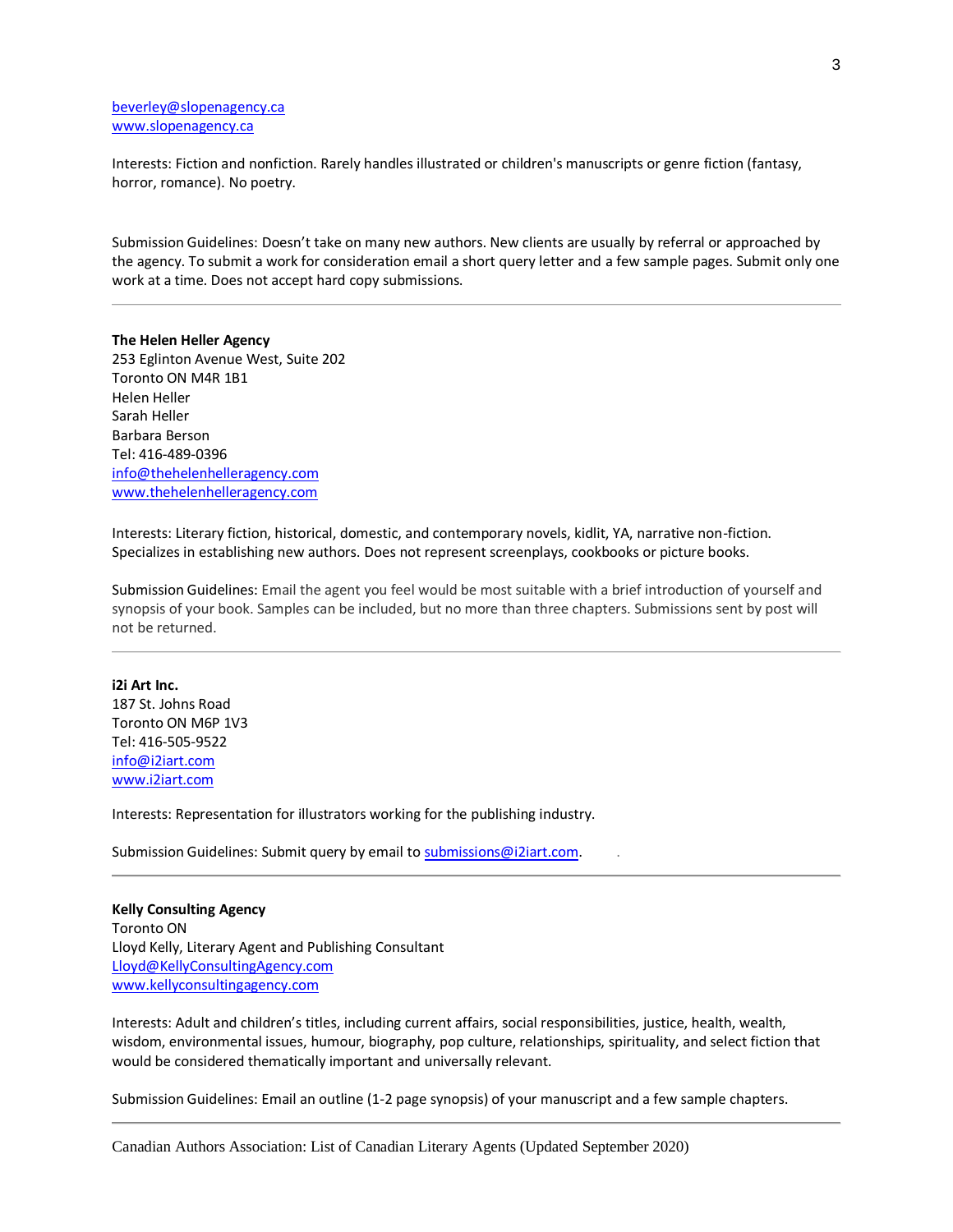#### **Rick Broadhead & Associates**

501-47 St. Clair Avenue West Toronto ON M4V 3A5 Rick Broadhead, President (416) 929-0516 (Tel) [submissions@rbaliterary.com](mailto:submissions@rbaliterary.com) [www.rbaliterary.com](http://www.rbaliterary.com/)

Interests: Represents leading journalists, storytellers, politicians, business executives, nutritionists, culinary authorities, historians, scholars, physicians, athletes, television and radio personalities, social media influencers, subject experts, trendsetters, and icons of popular culture, and place their book projects with major publishers in the United States, Canada, and worldwide.

Submission Guidelines: Submit query by email t[o submissions@rbaliterary.com.](mailto:submissions@rbaliterary.com)

**The Bukowski Agency** 14 Prince Arthur Avenue, Suite 202 Toronto ON M5R 1A9 Tel: 416-928-6728 Fax: 416-963-9978 [assistant@thebukowskiagency.com](mailto:assistant@thebukowskiagency.com)  www.bukowskiagency.com

Interests: International literary agents in all media to authors of adult literary fiction and upmarket nonfiction as well as commercial fiction and nonfiction. Does not handle genre fiction, poetry, children's literature, picture books, film scripts or television scripts.

Submission Guidelines: Currently accepting fiction and non-fiction submissions by mail only.

#### **The Pamela Paul Agency Inc.**

1990 Bloor Street West, Suite 612 Toronto ON M6P 0B6 Pamela Paul, Agent Tel: 416-410-5395 [agency@interlog.com](mailto:agency@interlog.com)

#### *Note: Not accepting new clients at this time.*

#### **The Rights Factory**

Canadian Authors Association: List of Canadian Literary Agents (Updated September 2020) Box 499, Stn C Toronto ON M6J 3P6 Sam Hiyate, Agent Provocateur Stacey Kondla, Literary Agent Cassandra Rodgers, Literary Agent Haskell Nussbaum, Associate Agent Cecilia Lyra, Assistant Agent Ali McDonald, Agent, Kidlit Natalie Kimber, Literary Agent Olga Filina, Associate Agent Lindsay Leggett, Associate Agent Emmy Nordstrom-Higdon, Assistant Agent